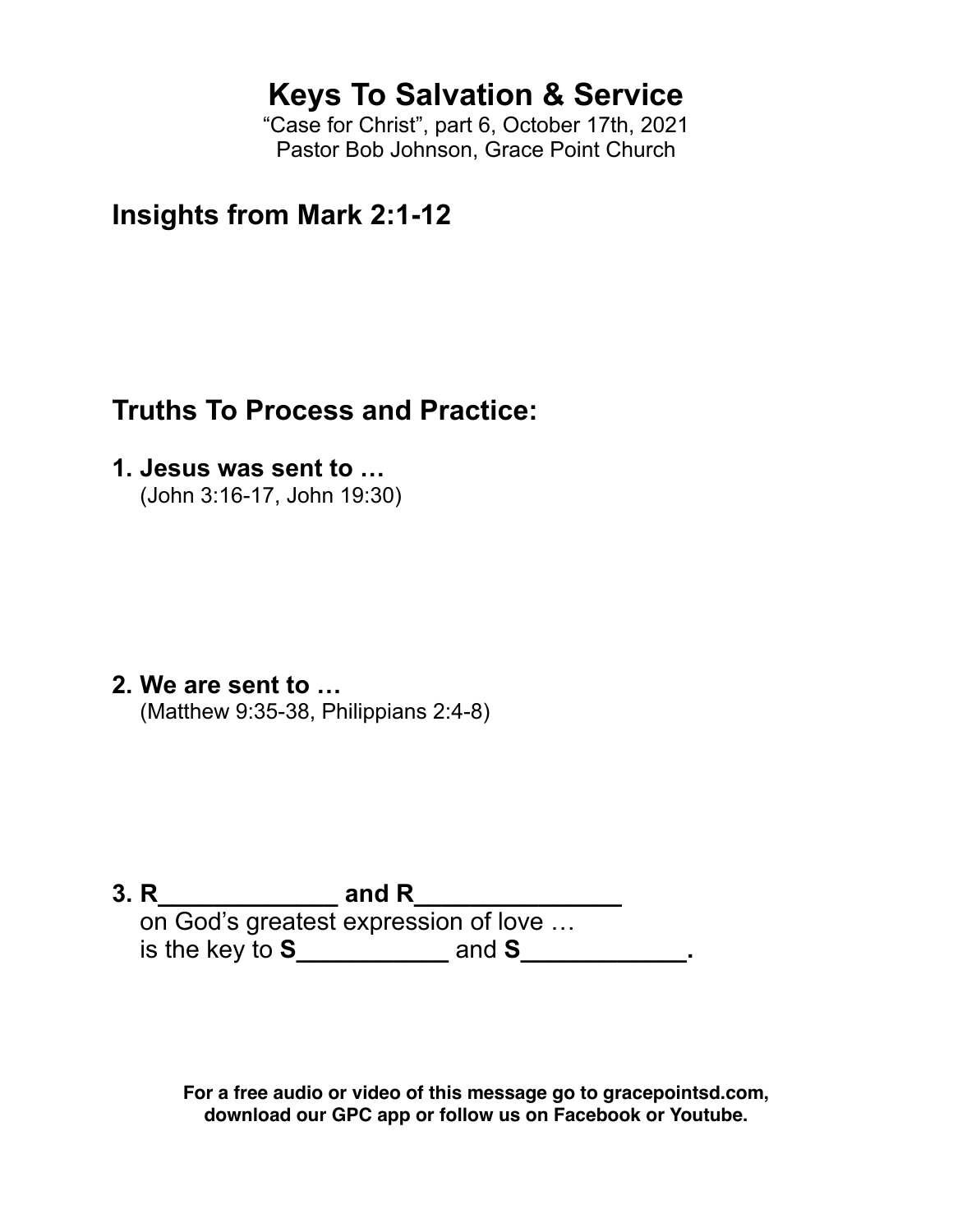### **This Week's Discussion Guide:**

Welcome to our sixth week of our 10 week study and discussion of the Gospel of Mark. Our last week meeting will be the week of Sunday, November 14th (the week before Thanksgiving :).

At GPC, we are big on small groups :). May our church family grow warmer together as we meet in small groups to develop friendships and encourage each other as we learn to walk with Jesus and apply God's truths to our everyday lives.

## **Getting Started:**

Last Sunday morning at GPC we looked at Mark 2:1-12. We read and reflected on how four guys climbed on top of a roof to lower their friend down, hoping Jesus would heal him.

Speaking of climbing … what is a pleasant or not so pleasant memory of you climbing or going uphill for a period of time? Why did you do it and was it worth it? Looking ahead, what climb, hike or challenging adventure would you like to take as part of our 'bucket list'?

The house where Jesus was teaching and where the man was lowered into … was packed with people.

Speaking of 'packed places', what is one of the most crowded places you have ever been in? How long did you stay there? Even though it was crowded … do you have any positive memories from it?

Because of the crowd inside and outside of the house, the four guys had to resort to extreme measures to get him to Jesus where he can be healed.

Is there a time when you engaged in an extreme … or "beyond the norm" act to get something you really wanted or needed? Or … something you did for someone else that was a bit stretching? If so, what did you do and how did it work out?

The four friends we read about last Sunday would have wanted a front row seat to see Jesus. Instead, they went out of their way to bring their paralyzed friend through a roof.

As you think about their sacrifice and service for their friend, who comes to mind that went out of their way to sacrifice or serve you in a time of need?

#### **Looking back to last Sunday:**

Looking back at your notes from last Sunday, was there anything you heard for the first time or that caught your attention, encouraged you, challenged you or confused you?